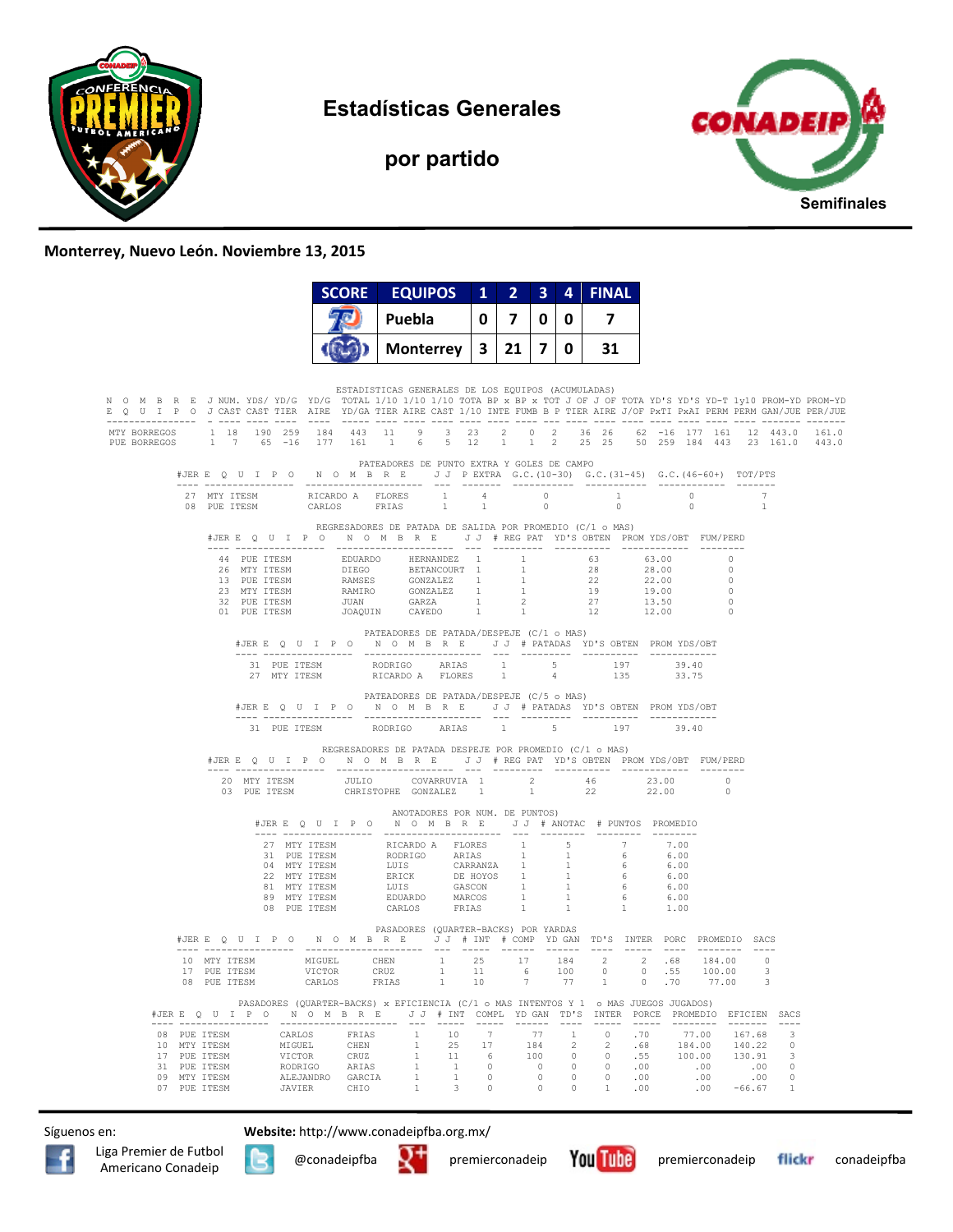







|  |  |                 | RECEPTORES POR NUM DE RECEPCIONES<br>#JERE QUIPO NOMBRE JJ #RECEPYD'S 1 y 10 TD'S PROMEDIO FUMBLES                                                                                                                                                                                                                                                                                                                                                     |              |              |                   |                                                                                                                                                                                                                                                                                                                                                           |                                            |  |
|--|--|-----------------|--------------------------------------------------------------------------------------------------------------------------------------------------------------------------------------------------------------------------------------------------------------------------------------------------------------------------------------------------------------------------------------------------------------------------------------------------------|--------------|--------------|-------------------|-----------------------------------------------------------------------------------------------------------------------------------------------------------------------------------------------------------------------------------------------------------------------------------------------------------------------------------------------------------|--------------------------------------------|--|
|  |  |                 |                                                                                                                                                                                                                                                                                                                                                                                                                                                        |              |              |                   |                                                                                                                                                                                                                                                                                                                                                           |                                            |  |
|  |  |                 |                                                                                                                                                                                                                                                                                                                                                                                                                                                        |              |              |                   |                                                                                                                                                                                                                                                                                                                                                           |                                            |  |
|  |  |                 |                                                                                                                                                                                                                                                                                                                                                                                                                                                        |              |              |                   |                                                                                                                                                                                                                                                                                                                                                           |                                            |  |
|  |  |                 |                                                                                                                                                                                                                                                                                                                                                                                                                                                        |              |              |                   |                                                                                                                                                                                                                                                                                                                                                           |                                            |  |
|  |  |                 |                                                                                                                                                                                                                                                                                                                                                                                                                                                        |              |              |                   |                                                                                                                                                                                                                                                                                                                                                           |                                            |  |
|  |  |                 |                                                                                                                                                                                                                                                                                                                                                                                                                                                        |              |              |                   |                                                                                                                                                                                                                                                                                                                                                           |                                            |  |
|  |  |                 |                                                                                                                                                                                                                                                                                                                                                                                                                                                        |              |              |                   |                                                                                                                                                                                                                                                                                                                                                           |                                            |  |
|  |  |                 |                                                                                                                                                                                                                                                                                                                                                                                                                                                        |              |              |                   |                                                                                                                                                                                                                                                                                                                                                           |                                            |  |
|  |  |                 |                                                                                                                                                                                                                                                                                                                                                                                                                                                        |              |              |                   |                                                                                                                                                                                                                                                                                                                                                           |                                            |  |
|  |  |                 |                                                                                                                                                                                                                                                                                                                                                                                                                                                        |              |              |                   |                                                                                                                                                                                                                                                                                                                                                           |                                            |  |
|  |  |                 |                                                                                                                                                                                                                                                                                                                                                                                                                                                        |              |              |                   |                                                                                                                                                                                                                                                                                                                                                           |                                            |  |
|  |  |                 |                                                                                                                                                                                                                                                                                                                                                                                                                                                        |              |              |                   |                                                                                                                                                                                                                                                                                                                                                           |                                            |  |
|  |  |                 |                                                                                                                                                                                                                                                                                                                                                                                                                                                        |              |              |                   |                                                                                                                                                                                                                                                                                                                                                           |                                            |  |
|  |  |                 |                                                                                                                                                                                                                                                                                                                                                                                                                                                        |              |              |                   |                                                                                                                                                                                                                                                                                                                                                           |                                            |  |
|  |  |                 | CORREDORES DE BALON (POR YARDAS)                                                                                                                                                                                                                                                                                                                                                                                                                       |              |              |                   |                                                                                                                                                                                                                                                                                                                                                           |                                            |  |
|  |  |                 | #JERE QUIPO NOMBRE JJ # ACARR YDOBTEN 1 y 10 LOG TDOBT PROMYDS FUMBLES                                                                                                                                                                                                                                                                                                                                                                                 |              |              |                   |                                                                                                                                                                                                                                                                                                                                                           |                                            |  |
|  |  |                 | $\begin{tabular}{cccccccc} \texttt{---} & \texttt{---} & \texttt{---} & \texttt{---} & \texttt{---} & \texttt{---} & \texttt{---} & \texttt{---} & \texttt{---} & \texttt{---} & \texttt{---} & \texttt{---} & \texttt{---} & \texttt{---} & \texttt{---} \\ 22 & \texttt{MT} & \texttt{ITESM} & \texttt{DERICK} & \texttt{DE RICW} & \texttt{DE RON} & \texttt{1} & 6 & 70 & 3 & 0 & 11.67 & 0 \\ 22 & \texttt{MT} & \texttt{ITESM} & \texttt{EERICK$ |              |              |                   |                                                                                                                                                                                                                                                                                                                                                           |                                            |  |
|  |  |                 |                                                                                                                                                                                                                                                                                                                                                                                                                                                        |              |              |                   |                                                                                                                                                                                                                                                                                                                                                           |                                            |  |
|  |  |                 |                                                                                                                                                                                                                                                                                                                                                                                                                                                        |              |              |                   |                                                                                                                                                                                                                                                                                                                                                           |                                            |  |
|  |  |                 |                                                                                                                                                                                                                                                                                                                                                                                                                                                        |              |              |                   |                                                                                                                                                                                                                                                                                                                                                           |                                            |  |
|  |  |                 |                                                                                                                                                                                                                                                                                                                                                                                                                                                        |              |              |                   |                                                                                                                                                                                                                                                                                                                                                           |                                            |  |
|  |  |                 |                                                                                                                                                                                                                                                                                                                                                                                                                                                        |              |              |                   |                                                                                                                                                                                                                                                                                                                                                           |                                            |  |
|  |  |                 |                                                                                                                                                                                                                                                                                                                                                                                                                                                        |              |              |                   |                                                                                                                                                                                                                                                                                                                                                           |                                            |  |
|  |  |                 |                                                                                                                                                                                                                                                                                                                                                                                                                                                        |              |              |                   |                                                                                                                                                                                                                                                                                                                                                           |                                            |  |
|  |  |                 |                                                                                                                                                                                                                                                                                                                                                                                                                                                        |              |              |                   |                                                                                                                                                                                                                                                                                                                                                           |                                            |  |
|  |  |                 |                                                                                                                                                                                                                                                                                                                                                                                                                                                        |              |              |                   |                                                                                                                                                                                                                                                                                                                                                           |                                            |  |
|  |  |                 |                                                                                                                                                                                                                                                                                                                                                                                                                                                        |              |              |                   |                                                                                                                                                                                                                                                                                                                                                           |                                            |  |
|  |  |                 |                                                                                                                                                                                                                                                                                                                                                                                                                                                        |              |              |                   |                                                                                                                                                                                                                                                                                                                                                           |                                            |  |
|  |  |                 |                                                                                                                                                                                                                                                                                                                                                                                                                                                        |              |              |                   |                                                                                                                                                                                                                                                                                                                                                           |                                            |  |
|  |  |                 |                                                                                                                                                                                                                                                                                                                                                                                                                                                        |              |              |                   |                                                                                                                                                                                                                                                                                                                                                           |                                            |  |
|  |  |                 | INTERCEPTORES DE PASES (POR # DE PASES INTECEPTADOS)                                                                                                                                                                                                                                                                                                                                                                                                   |              |              |                   |                                                                                                                                                                                                                                                                                                                                                           |                                            |  |
|  |  |                 | #JERE QUIPO NOMBRE JJ # INT YD'S PROM                                                                                                                                                                                                                                                                                                                                                                                                                  |              |              |                   |                                                                                                                                                                                                                                                                                                                                                           |                                            |  |
|  |  |                 |                                                                                                                                                                                                                                                                                                                                                                                                                                                        |              |              |                   |                                                                                                                                                                                                                                                                                                                                                           |                                            |  |
|  |  |                 |                                                                                                                                                                                                                                                                                                                                                                                                                                                        |              |              |                   |                                                                                                                                                                                                                                                                                                                                                           |                                            |  |
|  |  |                 |                                                                                                                                                                                                                                                                                                                                                                                                                                                        |              |              |                   |                                                                                                                                                                                                                                                                                                                                                           |                                            |  |
|  |  |                 |                                                                                                                                                                                                                                                                                                                                                                                                                                                        |              |              |                   |                                                                                                                                                                                                                                                                                                                                                           |                                            |  |
|  |  |                 |                                                                                                                                                                                                                                                                                                                                                                                                                                                        |              |              |                   |                                                                                                                                                                                                                                                                                                                                                           |                                            |  |
|  |  |                 | TACLEADORES (POR # DE TACLEADAS)                                                                                                                                                                                                                                                                                                                                                                                                                       |              |              |                   |                                                                                                                                                                                                                                                                                                                                                           |                                            |  |
|  |  |                 | #JERE QUIPO NOMBRE JJ # TACL # ATRA PROM FUM/RECU                                                                                                                                                                                                                                                                                                                                                                                                      |              |              |                   |                                                                                                                                                                                                                                                                                                                                                           |                                            |  |
|  |  | --- ----------- | ----- ----------------------                                                                                                                                                                                                                                                                                                                                                                                                                           |              |              | --- ------ ------ | $\begin{tabular}{ll} \multicolumn{2}{c}{\multicolumn{2}{c}{\multicolumn{2}{c}{\multicolumn{2}{c}{\multicolumn{2}{c}{\multicolumn{2}{c}{\multicolumn{2}{c}{\multicolumn{2}{c}{\multicolumn{2}{c}{\multicolumn{2}{c}{\multicolumn{2}{c}{\multicolumn{2}{c}{\textbf{1}}}}}}}}}} \quad \multicolumn{2}{c}{ \multicolumn{2}{c}{\hspace{0.08cm}} \end{tabular}$ |                                            |  |
|  |  |                 |                                                                                                                                                                                                                                                                                                                                                                                                                                                        |              |              |                   |                                                                                                                                                                                                                                                                                                                                                           |                                            |  |
|  |  |                 |                                                                                                                                                                                                                                                                                                                                                                                                                                                        |              |              |                   |                                                                                                                                                                                                                                                                                                                                                           |                                            |  |
|  |  |                 |                                                                                                                                                                                                                                                                                                                                                                                                                                                        |              |              |                   |                                                                                                                                                                                                                                                                                                                                                           |                                            |  |
|  |  |                 |                                                                                                                                                                                                                                                                                                                                                                                                                                                        |              |              |                   |                                                                                                                                                                                                                                                                                                                                                           |                                            |  |
|  |  |                 |                                                                                                                                                                                                                                                                                                                                                                                                                                                        |              |              |                   |                                                                                                                                                                                                                                                                                                                                                           |                                            |  |
|  |  |                 |                                                                                                                                                                                                                                                                                                                                                                                                                                                        |              |              |                   |                                                                                                                                                                                                                                                                                                                                                           |                                            |  |
|  |  |                 |                                                                                                                                                                                                                                                                                                                                                                                                                                                        |              |              |                   |                                                                                                                                                                                                                                                                                                                                                           |                                            |  |
|  |  |                 |                                                                                                                                                                                                                                                                                                                                                                                                                                                        |              |              |                   |                                                                                                                                                                                                                                                                                                                                                           |                                            |  |
|  |  |                 |                                                                                                                                                                                                                                                                                                                                                                                                                                                        |              |              |                   |                                                                                                                                                                                                                                                                                                                                                           |                                            |  |
|  |  |                 |                                                                                                                                                                                                                                                                                                                                                                                                                                                        |              |              |                   |                                                                                                                                                                                                                                                                                                                                                           |                                            |  |
|  |  |                 |                                                                                                                                                                                                                                                                                                                                                                                                                                                        |              |              |                   |                                                                                                                                                                                                                                                                                                                                                           |                                            |  |
|  |  |                 |                                                                                                                                                                                                                                                                                                                                                                                                                                                        |              |              |                   |                                                                                                                                                                                                                                                                                                                                                           |                                            |  |
|  |  |                 |                                                                                                                                                                                                                                                                                                                                                                                                                                                        |              |              |                   |                                                                                                                                                                                                                                                                                                                                                           |                                            |  |
|  |  |                 |                                                                                                                                                                                                                                                                                                                                                                                                                                                        |              |              |                   |                                                                                                                                                                                                                                                                                                                                                           |                                            |  |
|  |  |                 |                                                                                                                                                                                                                                                                                                                                                                                                                                                        |              |              |                   |                                                                                                                                                                                                                                                                                                                                                           |                                            |  |
|  |  |                 |                                                                                                                                                                                                                                                                                                                                                                                                                                                        |              |              |                   |                                                                                                                                                                                                                                                                                                                                                           |                                            |  |
|  |  |                 |                                                                                                                                                                                                                                                                                                                                                                                                                                                        |              |              |                   |                                                                                                                                                                                                                                                                                                                                                           |                                            |  |
|  |  | 93 PUE ITESM    | MICHEL                                                                                                                                                                                                                                                                                                                                                                                                                                                 | VALENZUELA 1 | 1            | $\sim$ 0          | 1.00                                                                                                                                                                                                                                                                                                                                                      | $\circ$                                    |  |
|  |  | 95 PUE ITESM    | JOSE                                                                                                                                                                                                                                                                                                                                                                                                                                                   | CARREON 1    | $\mathbf{1}$ | $\overline{0}$    | 1.00                                                                                                                                                                                                                                                                                                                                                      | $\circ$                                    |  |
|  |  | 67 PUE ITESM    | MARCO                                                                                                                                                                                                                                                                                                                                                                                                                                                  | BAUTISTA 1   | 1            | $\overline{0}$    | 1.00                                                                                                                                                                                                                                                                                                                                                      | $\overline{0}$                             |  |
|  |  |                 |                                                                                                                                                                                                                                                                                                                                                                                                                                                        |              |              | $\sim$ 1          | 1.00                                                                                                                                                                                                                                                                                                                                                      | $\overline{0}$                             |  |
|  |  |                 |                                                                                                                                                                                                                                                                                                                                                                                                                                                        |              |              | $\overline{0}$    | 1.00                                                                                                                                                                                                                                                                                                                                                      | $\circ$                                    |  |
|  |  |                 |                                                                                                                                                                                                                                                                                                                                                                                                                                                        |              |              |                   | 1.00                                                                                                                                                                                                                                                                                                                                                      | $\sim$ 0                                   |  |
|  |  |                 |                                                                                                                                                                                                                                                                                                                                                                                                                                                        |              |              | $\sim$ 0          | 1.00<br>1.00                                                                                                                                                                                                                                                                                                                                              | $\overline{0}$<br>$\overline{\phantom{0}}$ |  |
|  |  |                 |                                                                                                                                                                                                                                                                                                                                                                                                                                                        |              |              | $\sim$ 0          | 1.00 0                                                                                                                                                                                                                                                                                                                                                    |                                            |  |
|  |  |                 | $\begin{tabular}{cccccc} 11 & MTY TTESM & CARLOS & MARTELL & 1 & 1 & 1 \\ 13 & MTY TTESM & CARLOS & MARTELL & 1 & 1 & 1 \\ 05 & MTY TTESM & ANDRES & GONZALEZ & 1 & 1 & 0 \\ 99 & MTY TTESM & 3OSEL & DORTA & 1 & 1 & 0 \\ 93 & MTY TTESM & BERNARDO & SOTO & 1 & 1 & 1 \\ 43 & MTY TTESM & ALEJANDRO & CUEVA & 1 & 1 & 0 \\ 36 & MTY TTESM & MARTO & MARUCEZ & 1 & 1 & 0 \\ \end{tabular}$                                                            |              |              |                   |                                                                                                                                                                                                                                                                                                                                                           |                                            |  |
|  |  |                 | TACLEADORES (POR # DE SACS ATRAPADAS o CAPTURAS)                                                                                                                                                                                                                                                                                                                                                                                                       |              |              |                   |                                                                                                                                                                                                                                                                                                                                                           |                                            |  |
|  |  |                 | #JERE QUIPONOMBRE JJ # TACL # ATRA PROMFUM/RECU                                                                                                                                                                                                                                                                                                                                                                                                        |              |              |                   |                                                                                                                                                                                                                                                                                                                                                           |                                            |  |
|  |  |                 |                                                                                                                                                                                                                                                                                                                                                                                                                                                        |              |              |                   |                                                                                                                                                                                                                                                                                                                                                           |                                            |  |
|  |  |                 | $\begin{tabular}{lcccccc} 97 & MTY TTESM & MARTIN & MALDOMADO & 1 & 4 & 3 & 4.00 & 0 \\ 11 & MTY TTESM & & CARLOS & MARTELL & 1 & 1 & 1 & 1.00 & 0 \\ \end{tabular}$                                                                                                                                                                                                                                                                                   |              |              |                   |                                                                                                                                                                                                                                                                                                                                                           |                                            |  |

Síguenos en: **Website:** http://www.conadeipfba.org.mx/